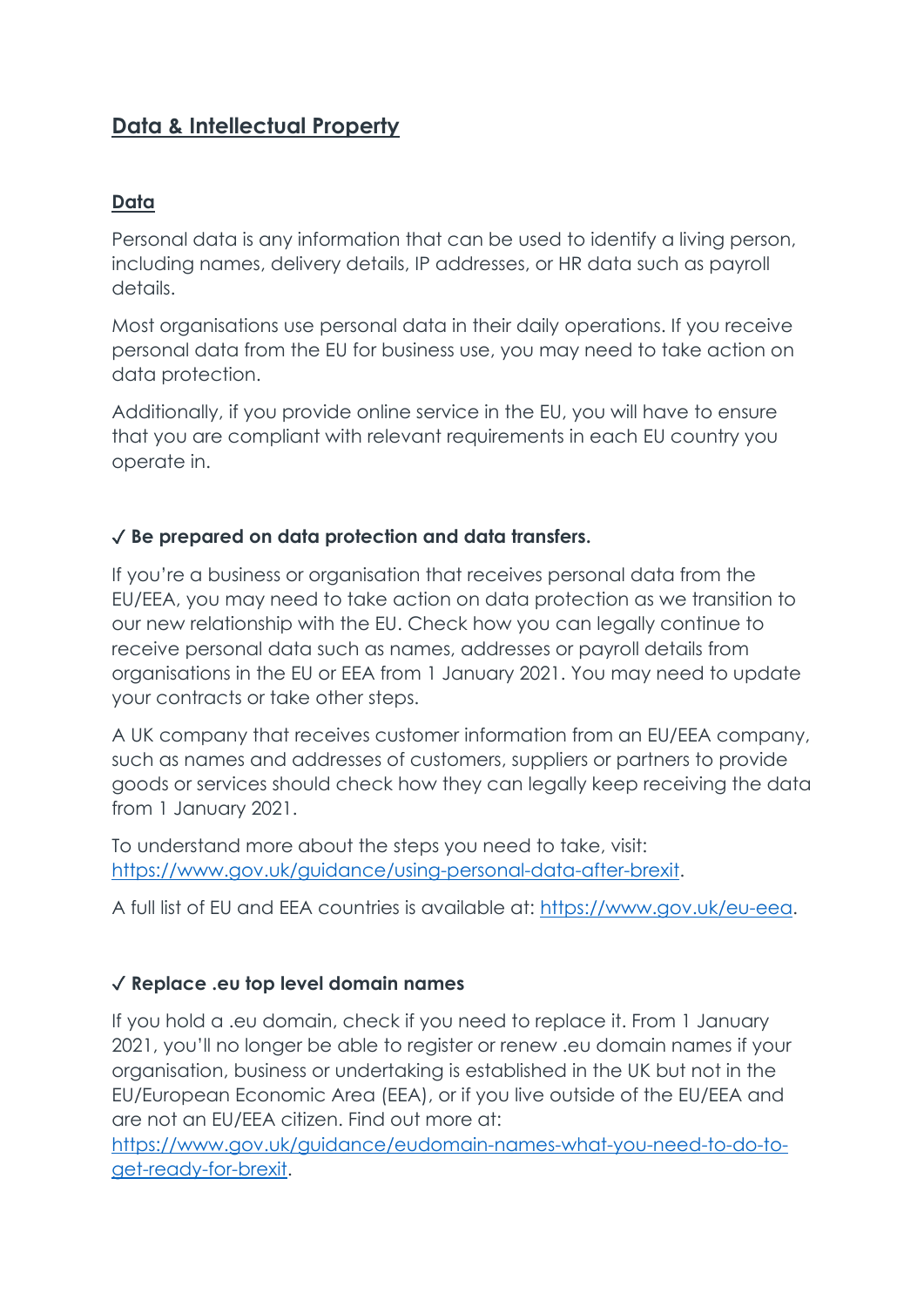# ✓ **If you provide online services to countries in the EEA, check if rules in those countries newly apply.**

The eCommerce Directive currently allows UK based online service providers to operate in any EEA country, while only following relevant rules in the country in which they are established. This framework will no longer apply to UK providers from 1 January 2021.

You should consider whether your services are currently in scope of the Directive, and if so, ensure that you are compliant with relevant requirements in each EEA country you operate in.

Depending on the nature of your online services you may already comply with these requirements.

Find out more at: [https://www.gov.uk/guidance/ecommerce-directive](https://www.gov.uk/guidance/ecommerce-directive-whatonline-service-providers-in-the-uk-should-do-to-get-ready-for-brexit)[whatonline-service-providers-in-the-uk-should-do-to-get-ready-for-brexit.](https://www.gov.uk/guidance/ecommerce-directive-whatonline-service-providers-in-the-uk-should-do-to-get-ready-for-brexit)

# ✓ **Ensure compliance with Network and Information Systems Directive if operating in the EU/EEA**

If your business is a UK based Digital Service Provider to the EU/EEA, make sure you comply with the Network and Information Systems Regulations and the associated EU Directive from 1st January 2021. The Network and Information Systems Directive provides legal measures to boost the overall level of network and information system security in the EU. To comply, you must appoint a representative in one of the EU member states where you offer services. Find out more at: [https://www.gov.uk/guidance/nis-regulations](https://www.gov.uk/guidance/nis-regulations-what-uk-digital-serviceproviders-operating-in-the-eu-should-do-after-brexit)[what-uk-digital-serviceproviders-operating-in-the-eu-should-do-after-brexit.](https://www.gov.uk/guidance/nis-regulations-what-uk-digital-serviceproviders-operating-in-the-eu-should-do-after-brexit)

# **Useful links:**

▪ ICO Website - Data protection at the end of the transition period: [https://ico.org.uk/for-organisations/data-protection-at-the-end-of-the](https://ico.org.uk/for-organisations/data-protection-at-the-end-of-the-transitionperiod/)[transitionperiod/.](https://ico.org.uk/for-organisations/data-protection-at-the-end-of-the-transitionperiod/)

▪ Legal aspects of information society services: [https://eur](https://eur-lex.europa.eu/legalcontent/EN/ALL/?uri=CELEX%3A32000L0031)[lex.europa.eu/legalcontent/EN/ALL/?uri=CELEX%3A32000L0031.](https://eur-lex.europa.eu/legalcontent/EN/ALL/?uri=CELEX%3A32000L0031)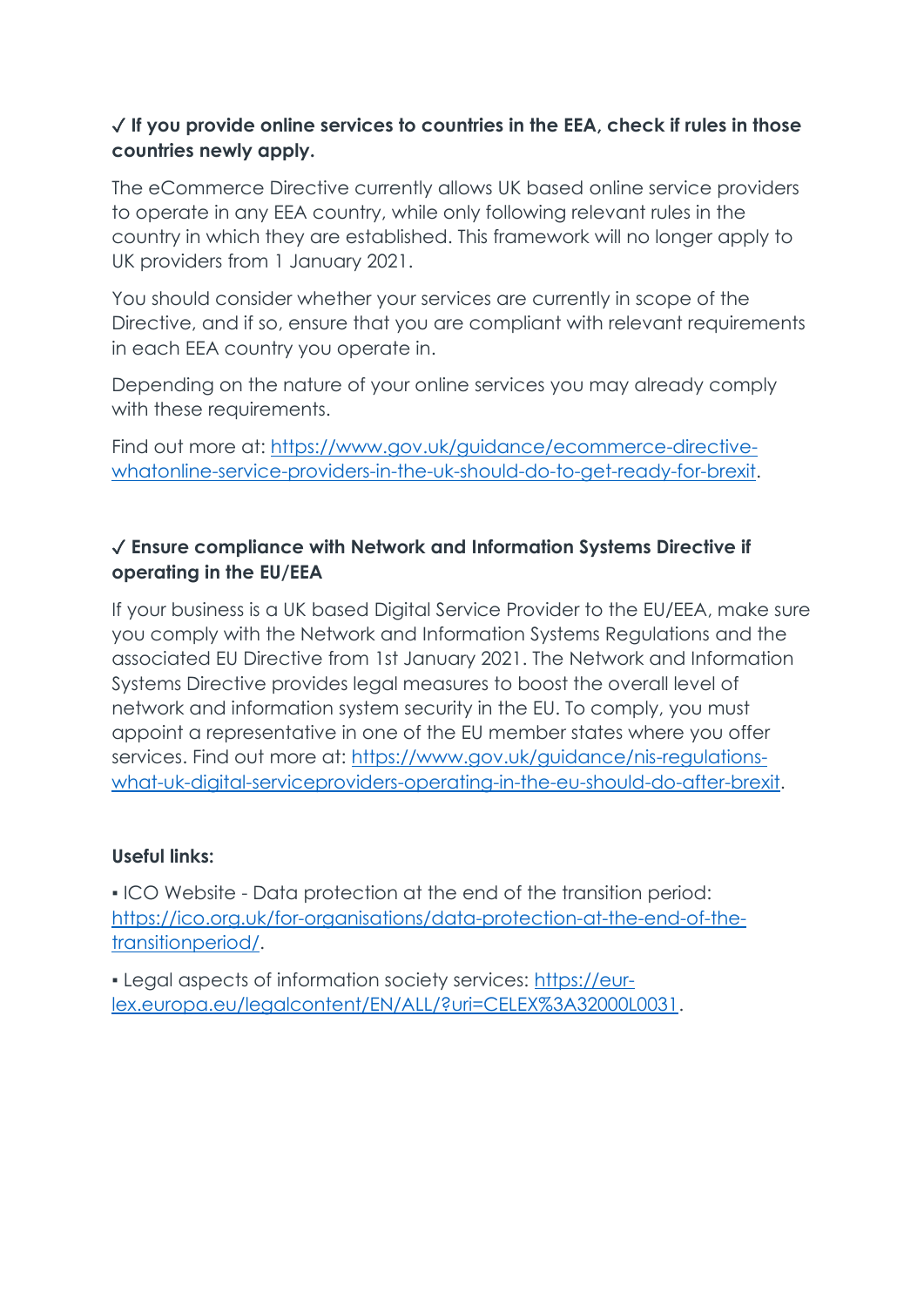#### **Intellectual Property**

The Intellectual Property system will continue as it is until 31 December 2020. There will be no disruption to IPO services or changes to the UK IP system during this transition period. The IPO will convert almost 1.4 million EU trade marks and 700,000 EU designs to comparable UK rights at the end of the transition period. however, there will be some actions business will have to take in order to protect their intellectual property.

## ✓ **Business should consider whether changes to the framework for the exhaustion of IP rights will impact their business. They may want to seek legal advice to inform their assessment.**

If you currently export intellectual property protected goods (such as goods branded with a trade mark) from the UK to the EEA that have already been placed on the UK market, you may need to contact the rights holder to get permission to continue after 1 January 2021. If you own intellectual property rights in goods first sold in the UK, you will need to consider if you want to allow parallel exports of your intellectual property-protected goods from the UK to the EEA after 1 January 2021. More information is available at: [https://www.gov.uk/guidance/exhaustionof-ip-rights-and-parallel-trade-after](https://www.gov.uk/guidance/exhaustionof-ip-rights-and-parallel-trade-after-the-transition-period)[the-transition-period.](https://www.gov.uk/guidance/exhaustionof-ip-rights-and-parallel-trade-after-the-transition-period)

# ✓ **Business should consider if any potential changes to the eligibility for unregistered designs rights in the UK and the EU will impact their business.**

From 1 January 2021 onwards the unregistered Community design will no longer cover the UK. A new supplementary unregistered design, mirroring the characteristics of the Community right will be introduced in the UK. Unless there is an agreement on disclosure, eligibility will be restricted to the territory in which a design is first disclosed, either the UK or EU. You may not have IP protection in your most important market if you do not make an informed choice about first disclosure of their unregistered designs.

You should consider if any potential changes to disclosure requirements will impact your business and check with your legal team about how best to secure unregistered design protection in the UK and EU. More information is available at: [https://www.gov.uk/guidance/changes-to-unregistered](https://www.gov.uk/guidance/changes-to-unregistered-designs-after-thetransition-period)[designs-after-thetransition-period.](https://www.gov.uk/guidance/changes-to-unregistered-designs-after-thetransition-period)